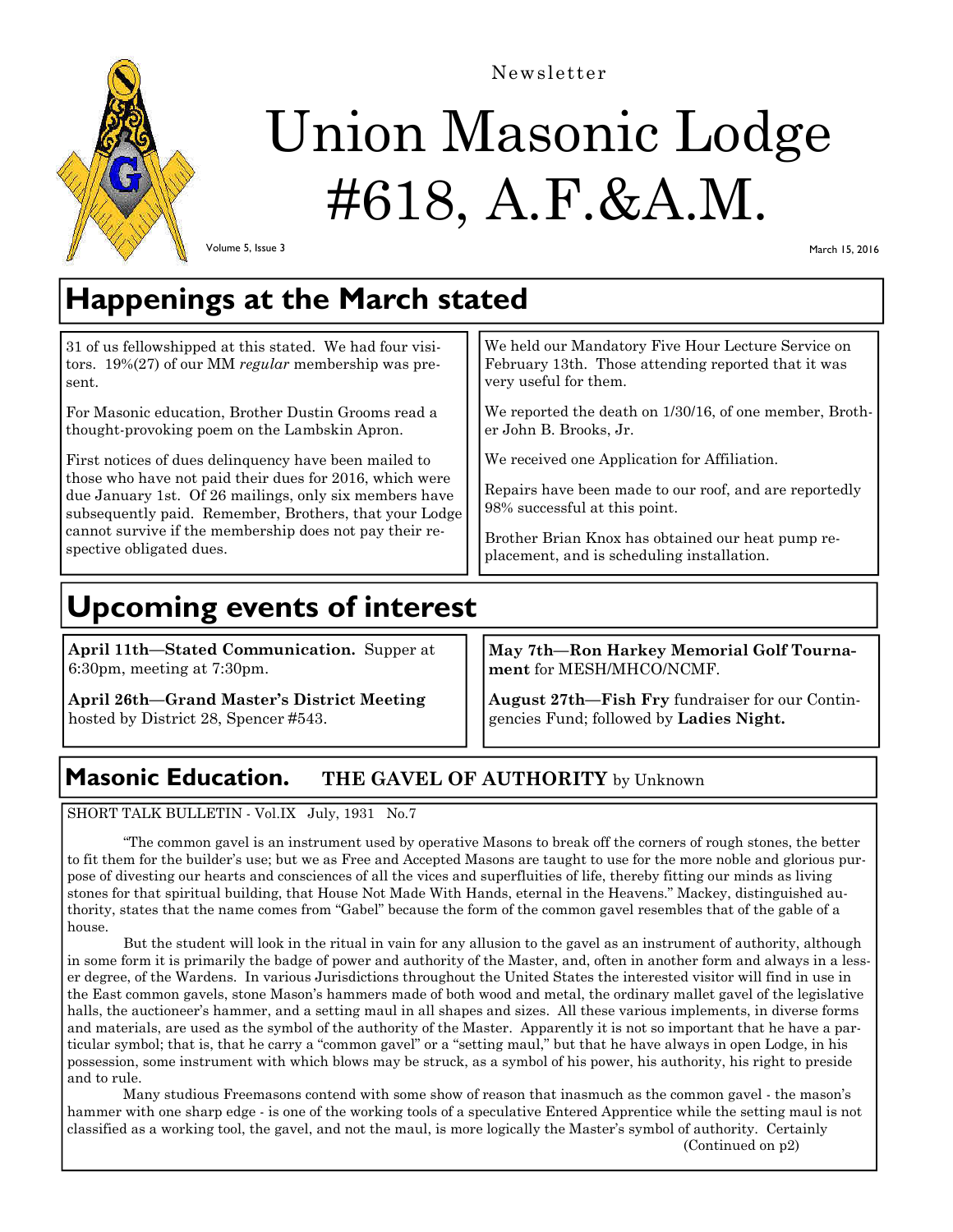### **March Birthdays (by age)**

| AGE / BIRTH DATE REPORT             | 183 03/17/1933 CHARLES W. FURR      | 56 03/09/1960 EARL E. SNEED       |
|-------------------------------------|-------------------------------------|-----------------------------------|
| (sorted by age on birth date)       | 72 03/31/1944 JOSEPH G. CUTHBERTSON | 138 03/04/1978 STEPHEN B. NEAL    |
| l 87 03/01/1929 BAYNE W. LEFLER JR- | l 65 03/20/1951 BUFORD E. FANNON    | 27 03/28/1989 JUSTIN A. LOVINGOOD |
| l 85 03/20/1931 JAMES H. JEFFERS    | 64 03/30/1952 THOMAS M. BLYTHE      |                                   |

# **April Birthdays (by age)**

| <b>AGE / BIRTH DATE REPORT</b>    | 76 04/09/1940 LEON E. SNIDER        | 56 04/04/1960 EDWARD W. GREENE     |
|-----------------------------------|-------------------------------------|------------------------------------|
| (sorted by age on birth date)     | 75 04/26/1941 ROGER D. LONG         | 56 04/26/1960 TAB G. MORRISON      |
| l 88 04/24/1928 THOMAS A. JOYNER_ | 169 04/29/1947 GARY D. HARTSELL     | l 55 04/03/1961 RUSSELL N. DRAKE   |
| 183 04/21/1933 ROBERT L. LITTLE   | l 62 04/09/1954 RICKY L. RUSHING    | l 45 04/26/1971 THOMAS L. NASH JR  |
| l 77 04/12/1939 DONALD G. KAUFMAN | 159 04/04/1957 JOHNNY SMITH         | 38 04/15/1978 ANTHONY C. RICHARD-  |
| l 77 04/21/1939 HOWARD L. JONES   | 58 04/24/1958 CHARLES T. SMITH      | SON                                |
| l 76 04/03/1940 ARNOLD J. PRICE   | l 58 04/30/1958 BRADFORD S. REITZEL | 26 04/28/1990 WILLIAM C. ABERNATHY |

#### (Continued from p1)

unless Grand Lodge has ruled otherwise there is no argument to be used against a Master presiding with common gavel, whether real, of metal, or imitation, of rose or other valuable wood. But those who find their only argument for the use of the common gavel as the symbol of a Master's authority in the undoubted fact that it is one of the striking tools of the stone mason, as well as a working tool of the Speculative Craft, hardly go far enough into antiquity.

 As a symbol of authority the hammer is as old as mythology. Thor, the Scandinavian son of Odin and Freya, possessed a miraculous and all-powerful hammer which he threw to do his will. When this was accomplished - usually it was a slaying of enemies or a destruction of something which the God did not like - his accommodating hammer straightway returned to his hands!

 Thor, like Jove, also controlled thunderbolts, and from this early myth we associate lightning and thunder with the hammer. We also invert the thought to develop the idea of the authority in a hammer or gavel from its age long association with the power of lightening. The connection is world-wide, and by no means confined either to Freemasonry or to Norse mythology. Thor and his hammer are at the bottom of the old "hammer rite of possession." Thor, God of lightening, by virtue of his control of fire was also the God of the domestic hearth. In ancient days a bride, on taking possession of her new home, received a hammer thrown in her lap as a symbol of possession. When her husband purchased land, he took possession by throwing a hammer over it.

 The Indian God Parasu Rama, or Rama of the Battleax, obtained land from the God of the sea by throwing his battleax over the earth, and became possessed of all that it spanned. The South Sea Islanders use a "celt" or hammer, often of huge size, before the chief's dwelling as a symbol of authority. Mrs. H.G.M. Murray Aynsley (English Authority on mythology), says "The Hammer has its uses in Freemasonry as a symbol of authority - the auctioneer, too, used a hammer - here we see possession implied by the falling or throwing down of a hammer.

 Thus, when the Master of a lodge first brings down the gavel to convene the Lodge, he by that blow says in effect, "by this act I take possession of this Lodge."

 G.W. Speth, famous writer on Freemasonry, draws attention to the curious articles drawn up by the stone masons of Torgau, in Saxony, in 1462.

And every Mason shall keep his lodge free of all strife; yea, his lodge shall be kept pure as the seat of justice. And no Mason shall bear false witness in his lodge, neither shall he defile it in any manner.

Therefore shall no Mason allow a harlot to enter his lodge, but if anyone have ought to commune with her he shall depart from the place of labor so far as one may cast a gavel.

 Grand Lodges are sovereign within their Jurisdictions. Whatever their ukase, it immediately becomes right within that Jurisdiction. We find anomalies in American Freemasonry as a result. Thus, most Jurisdictions demand that a Master elect "pass the chairs" or receive the Degree of Past Master in a Chapter of the Royal Arch before he may be installed. But that is not true in all Jurisdictions. Where it obtains the practice is both right and ancient. Its absence is "right" when Grand Lodge has so ruled. Since the formation of the Mother Grand Lodge in 1717, Masonic jurists have conceded the right of a Grand Lodge to make Masons "at sight" as inherent; that is the right to convene an occasional or emergent lodge, under

(Continued on p3)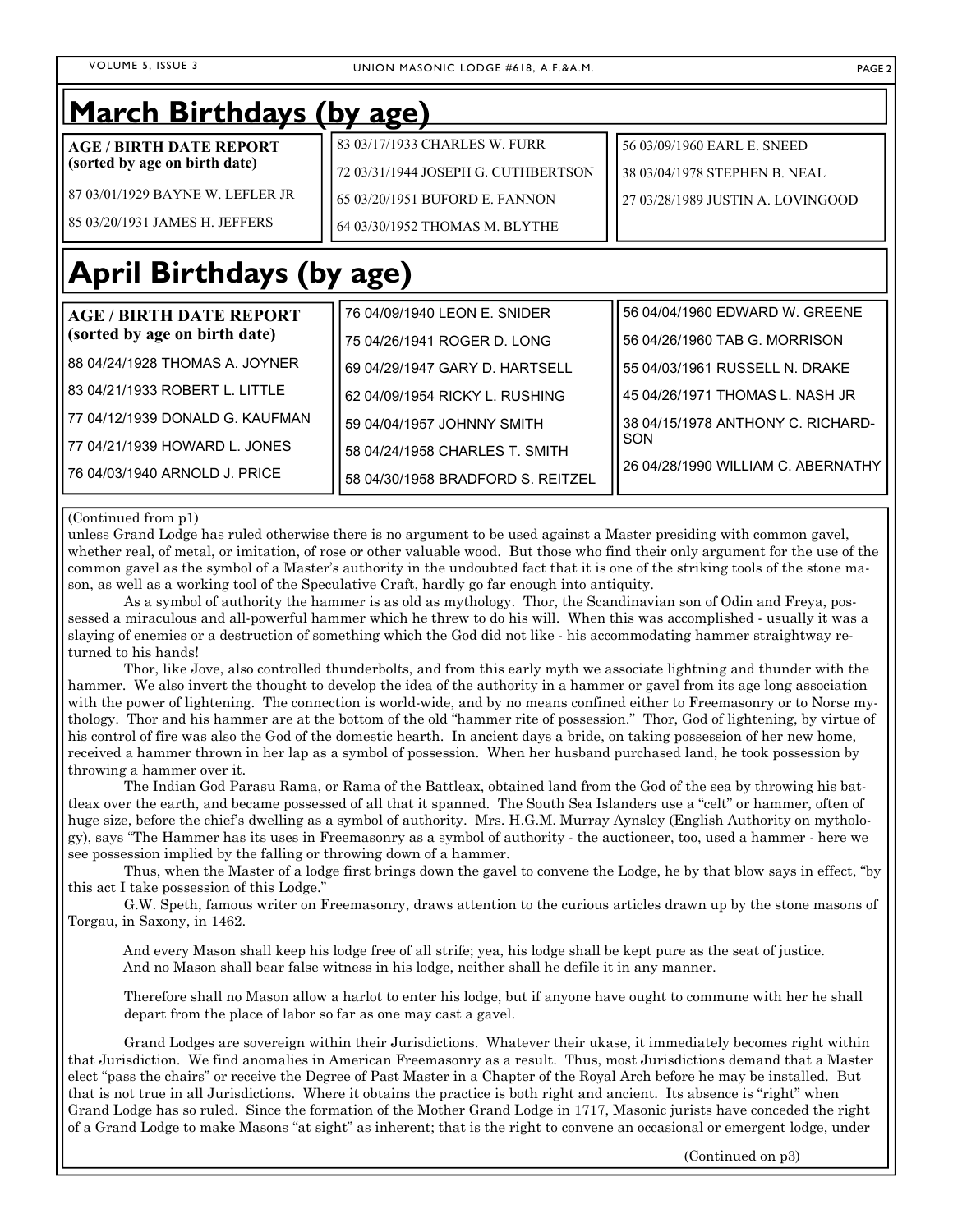#### (Continued from p2)

dispensation, set it to work and disband it when its work is done. Some American Grand Lodges have ruled to the contrary. It is "right" in those Jurisdictions that a Grand Master cannot make a Mason "at sight." In forty-three of our forty-nine Grand Jurisdictions, two of the three Great Lights are the Square and Compasses. In the remaining six, Compasses is incorrect, and "compass" is right - aye, with every lexicographer, dictionary, encyclopedia and Masonic authority to the contrary, "compass" is right in these Jurisdictions.

 Under the doctrine that whatever a Grand Lodge declares to be right, whether by actual words or by tact agreement, is the law and the practice for that particular Jurisdiction, any form of striking instrument which is customary is the correct form in that Jurisdiction. The Grand Jurisdiction which sanctions setting mauls in all three stations, uses the tool which is correct in that Jurisdiction. If the Grand Lodge sets forth that the Master shall use a "common gavel" and the Wardens setting mauls, that practice is there correct. If nothing is said to imply that the Master must use the "common gavel" as a symbol of authority, then the familiar form of mallet or hammer - by far the commonest form of a presiding officer's instrument - may be considered as correct as any other. We are not very liberal minded in our Masonic symbolism. The Square and the Compasses on our Altars are hardly large or strong enough to play Operative parts in stone cutting and setting. The "working tools" we present to initiates are but miniatures of the real tools they symbolize. The trowel which we tell a candidate is more especially the essential tool of the Master Mason, is usually far too small to spread real cement between real stones. Certainly no gavel of wood, be its form what it may, can "break off the corners of rough stones." So, while the beauty of the symbolism of the "common gavel" as the presiding officer's instrument of authority is obvious, usage and custom and expedience in many lodges have metamorphosed it into a little mallet of wood, just as the tiny square upon the Altar is an expedient metamorphosis of the great metal tool of the Operative Mason. Perhaps it is not so important that the wood of the gavel be carved to imitate some particular striking tool of the Operative Masons, as that the brethren understand the power and authority inherent in it.

 Whatever form of gavel is used, the Master should always retain possession of the instrument and never have it beyond his reach. He should carry it with him when he moves about the Lodge, whether in process of conferring a degree, or when the Lodge in charge of the Junior Warden at refreshment. This, be it noted, is not only because it is his symbol of authority, but to remind him that, although his position is the highest within the gift of the brethren, he is yet but a brother among brethren. Holding the highest power in the Lodge, he exercises it by virtue of the commonest of the working tools.

 All powerful, within certain limits, in the Lodge, the Master has authority to temporarily transfer his power. He may honor a visitor by presenting him with the gavel (and should always remove his hat when the gavel passes). He may place another in the Oriental Chair to confer a degree (in most Jurisdictions) at which time he hands over the gavel of authority. Because he has the right to transfer the authority, he should always be in position to exercise it; another reason for always retaining possession of his gavel! The authority by which the Master rules is not, of course, the mere physical possession of a piece of wood or iron. The Master may be a physical weakling. Some powerful two hundred-pounder may easily wrest from him the emblem of authority, but such forcible possession would not transfer the authority. The authority to use the gavel comes first from election and installation, the powers of both of which ceremonies rest on the authority of the Grand Lodge. Once installed, a Master cannot be deprived of his gavel of authority except by the Grand Lodge, or the Grand Master "ad interim" (or his deputy acting in his stead). The brethren elect to the East, but cannot "unelect" or take away the power they have once given. The gavel of authority is not transferable save by the will of its lawful possessor, except at the order of the Grand Lodge, or the Grand Master (or his deputy acting for him). In most Jurisdictions such an action by a Grand Master or Deputy, "ad interim" Grand Lodge. is reviewable by the Grand Lodge at its next succeeding regular communication.

 The Master enforces the authority of which the gavel is the symbol - first and usually last and all the time - by the good will and the Masonic practices of his brethren. Few Lodges would tolerate disobedience to the gavel by any brother. Occasionally a hot-headed brother has attempted to defy its power. In such cases the Master may ask the offender to leave the room. His failure to respond lays him open to charges of un-Masonic conduct and a Masonic trial. The Master may request the Marshall or Master of ceremonies to remove the offender. Or the Master may - as sometimes has been done - us the gavel to call from labor to refreshment, during which period there will be plenty to admonish the offender of the enormity of his offense against Masonic law. good manners and good taste! The charges given a Mason at the close of all three Degrees are generally held to have the binding force of all other Masonic teachings and obligations. The brother who signs the by-laws as a Master Mason agrees by so doing to abide not only by them but by all the unwritten usages and customs of the Fraternity and all the admonishments of the charges. Those who know their ritual will recall that in the charge of the third degree it is said: "The ancient Landmarks of the Order you are carefully to preserve and never suffer them to be infringed, countenance a departure from the ancient usages and customs of the Fraternity." Obedience to the gavel is indeed an "ancient usage and custom" of the Fraternity. Rarely is it defied - never with impunity. But to reach its fullest respect, the gavel must be wisely used. "It is fine to have a giant's strength— It is despicable to use it like a giant!" applies here. The Master "may" do what he will in his Lodge. He may cut off discussion, rap a brother down, cause a brother to leave the room, refuse to put a motion, declare the Lodge at recess, close at his pleasure, control debate, arrange the work, refuse a bother permission to speak - all with the gavel. But the wise Master uses his great power sparingly and never arbitrarily. While the peace and harmony of the Craft are maintained, he need not use it except as the ritual or custom of presiding in the Lodge requires. If he so uses it, it will be respected, its possessor will be venerated, and its transfer to another hand will be considered by the brethren what it actually is, a great and signal honor.

(Continued on p4)